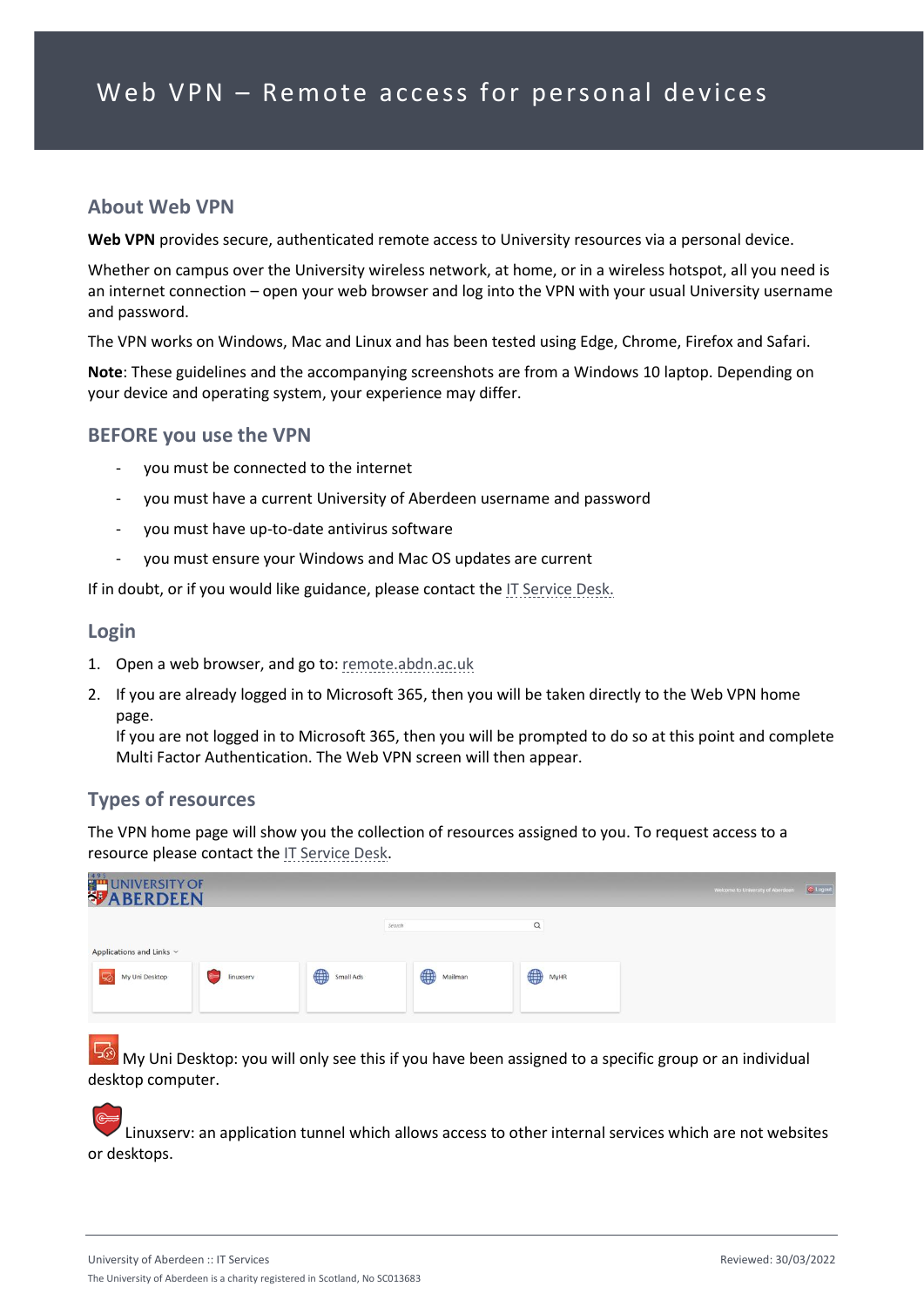Web links: allow you to navigate to internal university web pages from within the VPN for example MyHR or SmallAds.

# **Using the VPN**

Please note that these instructions are for **Windows**. If you are using a different operating system then the steps may vary.

**My Uni Desktop**



Please note that this resource does not work on a Mac operating system.

1. Click the My Uni Desktop icon to download a connection file. If prompted, save the file, then open it to run the program.

**Note**: You will need to download and run a new connection file each time you use My Uni Desktop.

2. The Remote Desktop Connection window appears with the question **Do you trust the publisher of this remote connection?** Click **Connect** to confirm.



- 3. The Windows Security window appears. Check if the account name under the Password field matches your University of Aberdeen account (eg UOA\userid).
	- − If it does, enter your password and click **OK**.
	- − If it it doesn't, click **More choices**  and **Use a different account.** Enter your University username and password and click **OK**.
- 4. Click OK on the IT Services Conditions of Use screen and the desktop will appear.
- 5. When you are finished, sign out via the Windows menu on the remote desktop to go back to the VPN home page.

| Windows Security                             | ×      |
|----------------------------------------------|--------|
|                                              |        |
| Enter your credentials                       |        |
| These credentials will be used to connect to |        |
| admn-03 .uoa.abdn.ac.uk.                     |        |
|                                              |        |
| Bloggs, Joe                                  |        |
|                                              |        |
| Password                                     |        |
| UOA\s01jb99                                  |        |
|                                              |        |
| Remember me                                  |        |
|                                              |        |
| More choices                                 |        |
|                                              |        |
| OK                                           | Cancel |
|                                              |        |
|                                              |        |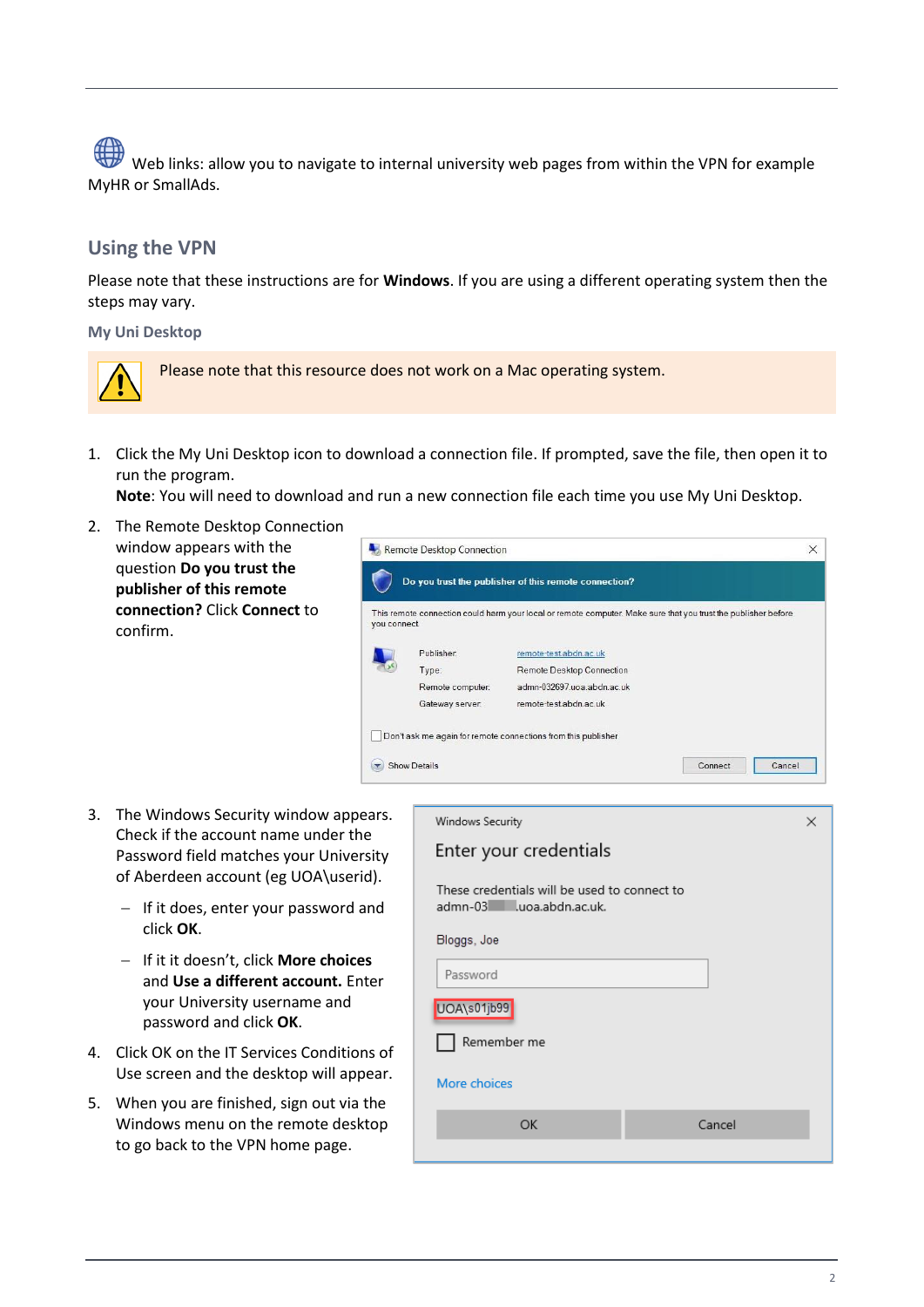#### **Linuxserv**

1. The first time you use this service, an F5 Applications Tunnel window will appear. Click Download to run the installer. Use the 'Click here' link when the installation completes.

2. Click **Open F5 Networks VPN**.

- Application Tunnels Application Tunnel client components are required. 1. Download and run the installer. Download 2. Click here when the installation completes. University of Aberdeer Open F5 Networks VPN?
	- https://remote-test.abdn.ac.uk wants to open this application.
	- Always allow remote-test.abdn.ac.uk to open links of this type in the associated app

Open F5 Networks VPN

Cancel

×

3. You may then get a security alert window. You can click the appropriate message to either always allow the program to run from this site, or allow it for this session only.

This site is not on your Trusted Sites list.

Access/Application Tunnels on your system.

 $\rightarrow$  Add this site to your Trusted Sites list, and always allow running Network Access/Application Tunnels from this site.

The site 'remote-test.abdn.ac.uk' is attempting to run Network

- $\rightarrow$  Allow this site to run Network Access/Application tunnels on your system for this session only.
- $\rightarrow$  Do not allow this site to run Network Access/Applications tunnels on your system, and do not connect to this site.

- 4. You will see a linuxserv connection window. A Security Alert window will appear telling you that the site is attempting to run a local application (PuTTY). Click **Yes**  to allow the operation. If the PuTTY application is in the C:\Program Files folder on your computer, then it will run.
- 5. Click **Disconnect** when finished to go back to the VPN home page.

Common/linuxserv - https://remote-test.abdn.ac.uk - F5 VPN

Security Alert

| <b>Application Name</b> | Sent | Compression                                                                                                                                  | Received       | Compression |  |  |
|-------------------------|------|----------------------------------------------------------------------------------------------------------------------------------------------|----------------|-------------|--|--|
| linuxserv               | 0 B  | 0%                                                                                                                                           | 0 B            | 0%          |  |  |
| <b>Total</b>            | 0B   | 0%                                                                                                                                           | 0 <sub>B</sub> | 0%          |  |  |
| + Show details          |      | <b>Security Alert</b>                                                                                                                        |                |             |  |  |
|                         |      | Website https://remote-test.abdn.ac.uk is attempting to run a local<br>application:<br>C:\Program Files\PuTTY\putty.exe linuxserv.abdn.ac.uk |                |             |  |  |
|                         |      | Do you want to allow this operation?                                                                                                         |                |             |  |  |
|                         |      |                                                                                                                                              |                |             |  |  |